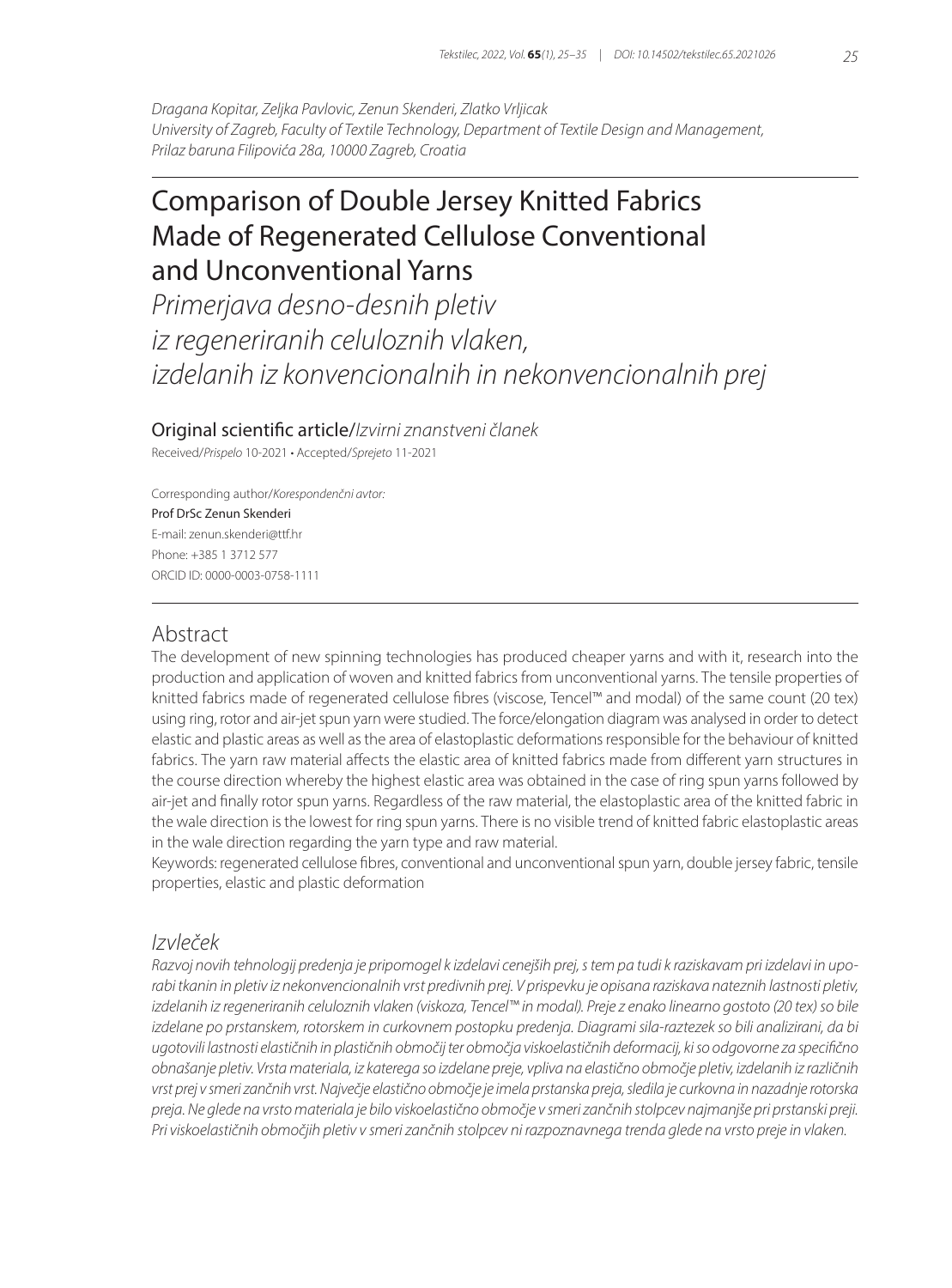*Ključne besede: regenerirana celulozna vlakna, konvencionalne in nekonvencionalne predivne preje, desno-desno pletivo, natezne lastnosti, elastična in plastična deformacija*

# 1 Introduction

In the late 1960s, the disadvantages of ring spinning machines (power consumption as well as maximum production speeds) led to the development of various spinning techniques that provide higher production speeds [1]. In the late 1960s and early 1970s, one of the new, completely different spinning systems was introduced which competed with the ring spinning system, i.e. the rotor spinning system. The rotor spinning system has lower production costs and is suitable for further automation; however, with limitations in the production of finer yarn counts (only medium and coarser yarns). Further development of higher production technologies, regarding the ring spinning technology, and finer yarns, regarding the rotor system, brought about the air-jet spinning system. In addition to the air-jet system, friction and wrap spinning systems were introduced as well, although all three mentioned systems were accepted with varying degrees of acceptance [1]. The superiority of the air-jet system over the ring and especially the rotor system was the possibility to produce finer yarn counts (in the range from 7.5 tex to 12 tex). The development of new spinning technologies has resulted in many different types of research that deepen the understanding of yarn structure as well as the structure of textile products made of new, the so-called unconventional yarns. New regenerated cellulose fibres find a wide range of applications in the clothing industry, especially for clothing worn close to the skin, as they offer very good comfort. Previous studies showed that the raw material composition of the yarn as well as yarn type have a significant influence on the properties of knitted fabrics. Regenerated cellulose fibres (viscose, modal, Viloft<sup>®</sup>, MicroModal<sup>®</sup>, lyocell and bamboo) were spun in conventional yarn counts for ring spun yarns from 19.7 tex to 21.1 tex, commercially used in the clothing industry (underwear, sportswear, T-shirts) [2]. Basic physical-mechanical yarn properties showed, due to the fibre type, significant differences. Tenacity ranged from 11.7 cN/ dtex to 28.3 cN/dtex, elongation from 9.2% to 14.2%, *CVm* from 10.5% to 16.1%, number of thin places from 0 to 75, thick places from 1.3 to 142.5, neps from 25 to 326.3 and hairiness from 6.12% to 10.6%.

The investigation of the influence of the fibre raw material on yarn tensile properties showed a significant influence of the raw materials tested in dry and wet state [3]. Yarns were conventional ring spun yarns from cotton, viscose and polyester of similar count (from 14 tex to 17 tex), paper yarns being produced by twisting Manila hemp paper fibres. The paper yarn count ranged from 19 tex to 33 tex. PES yarns have the highest percentage of elongation in the dry state, whereas paper yarns have the lowest. Unlike elongation, paper yarns have the highest breaking force and cotton yarns the lowest. A further investigation of the influence of the yarn raw material (100% cotton and 95%/5% cotton/Lycra) and the knitted structure (single jersey and  $1 \times 1$ rib knitted fabric) on the tensile properties showed a significant influence of both the yarn raw material and the knitted structure [4].

The influence of conventional and compact ring spun yarns spun from American Upland cotton fibres spun in three yarn counts (19.7 tex, 14.8 tex and 11.8 tex) and the same twist factor  $(\alpha m = 134)$  on the tensile strength, pilling and abrasion properties of fabrics was investigated [5]. The results of tested yarn properties (tensile strength, unevenness and hairiness) showed that compact yarns of all counts had higher tenacity and elongation at break, less yarn unevenness, fewer thick places and neps, but a higher number of thick places and less yarn hairiness. Better properties of compact yarns could be found in a better fibre orientation compared to ring yarns. The fabrics made of compact yarns showed higher tensile strength, the reason being better strength of compact yarns, as the differences in the strength values of fabrics were similar to the differences in the strength between yarns.

The authors Suzuki and Sukigara investigated tensile properties and plain knitted fabric compression, bending and torsion properties, where knitted fabrics were made by conventional ring spun yarns, vortex and open-end spun yarns from rayon fibres [6]. The authors investigated the influence of different spinning systems on the bending and torsion properties of plain knitted fabrics. The authors found out that vortex spinning systems produce yarn structures that differ from ring and open-end spinning; however, they could not find a clear rela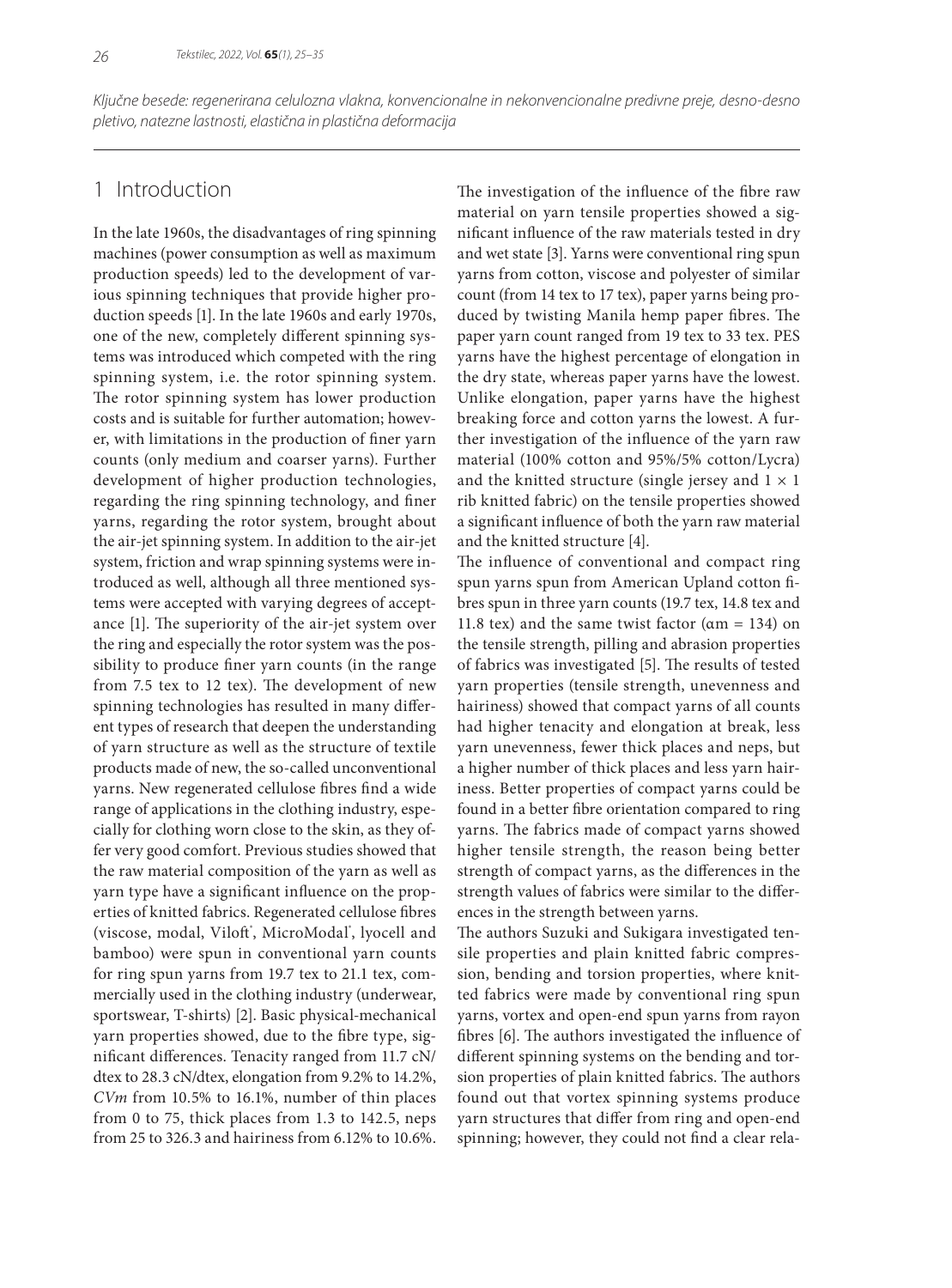tionship between the mechanical properties of the fabric and yarn.

The dimensional stability of knitted fabrics is one of the most discussed areas in the research field of knitted fabric production. Many authors concentrate on research into the dimensional stability of knitted fabrics; however, only few on the influence of yarn type and yarn raw materials on fabric construction and tensile properties [7]. The influence of the yarn spinning technology on the spirality of jersey fabrics showed that yarns produced with different spinning technologies (ring, rotor, friction and air-jet spinning) affect the spirality of knitted fabrics differently [8].

In addition to different yarn types, the influence of cellulose yarns on the dimensional properties of knitted fabrics showed a significant effect of changes in stitch length on course and wale spacing [9]. The investigation of the physical-mechanical parameters of different yarn types (ring, rotor and airjet) made of modal fibres showed significant differences in unevenness and yarn faults, hairiness and tensile properties [10].

However, the literature review showed that the influence of different yarn structures and fibre types on the tensile properties of knitted fabrics produced with the same machine parameters has not been systematically researched. In this paper, the tensile properties of knitted fabrics were investigated for spun yarns produced from regenerated cellulose fibres (viscose, Tencel™, modal) using the ring, rotor and air-jet systems. The force-elongation diagram was analysed to determine the elastoplastic deformation range (i.e. area between elastic and plastic deformation) that is responsible for the behaviour of the knitted fabric in use. The part of the diagram where elastoplastic deformations occur is particularly interesting for knitted fabrics used in the manufacturing of recreational clothing and/or clothing with a compression ratio from 0.5 kPa to 1.5 kPa. Testing the tensile properties, the moment of knitted fabric breakage, the maximum force and elongation at break is not disputable. However, it is not always easy to determine the elastoplastic area or the beginning of the permanent deformation of the knitted fabric. In the case of knitted fabrics made of yarns of different raw materials, fineness and structure, this area, i.e. the limit area of elasticity and area of permanent deformation, has not been sufficiently investigated. The mentioned limit area and area of permanent deformation are very important

in the production of quality recreational clothing, especially compressional recreational clothes or clothing for professional athletes.

### 2 Materials and methods

#### *2.1 Yarn and knitted fabric*

The ring, rotor and air-jet spun yarns with a nominal count of 20 tex made of viscose, Tencel™ and modal fibres with a count of 1.3 dtex and length of 38 mm were spun. The number of twists for viscose ring spun yarns was 745 m<sup>-1</sup>, 780 m<sup>-1</sup> for Tencel<sup>™</sup> and 746 m–1 for modal ring spun yarns. The rotor yarn twists were 750 m<sup>-1</sup> according to the end use of spun yarns, i.e. for knitting. The viscose, Tencel™ and modal ring spun yarn were produced with the following procedure: preparation process (opening, blending and mixing), carding process, spinning preparation (drawing, pre-spinning and ring spinning), winding and cleaning. The yarns were spun using a Zinser 351 ring-spinning machine (ring diameter: 42 mm, ring type: f2, spindle speed: 16,500 min–1), wound up and cleaned on an Autoconer X5. The rotor spun yarns made of viscose, Tencel™ and modal fibres were produced using the fibre preparation processes (opening, blending), carding, spinning preparation (drawing) and rotor spinning using a Schlafhorst A8 rotor spinning machine. The air-jet spun yarns were made of viscose, Tencel™ and modal fibres using the preparation (opening, blending) and carding process, spinning preparation (three drawing passages) and air-jet spinning using a Rieter J 20 machine. A double bed circular knitting machine was used to knit fabrics. The machine is generally used for knitting plain double-knit jersey fabrics intended for the production of underwear. It is recommended to knit with single cotton yarns with counts from 12 tex to 36 tex, as the machine gauge is E17. It has 8 knitting systems; therefore, it was necessary to prepare 8 yarn packages for each yarn group. To control the tension of the yarn fed to the knitting system, Coni Memminger IRO positive feeders were used. The force amounted to  $3 cN \pm 1 cN$ . The fabric take-down was performed with two pairs of rollers located 70 cm away from the knitting zone. The fabric was not wound onto a fabric roll, but it was plaited down on the tray below the take down rollers. Viscose, Tencel™ and modal ring, rotor and air-jet spun yarns with a nominal count of 20 tex were used to knit the fabrics.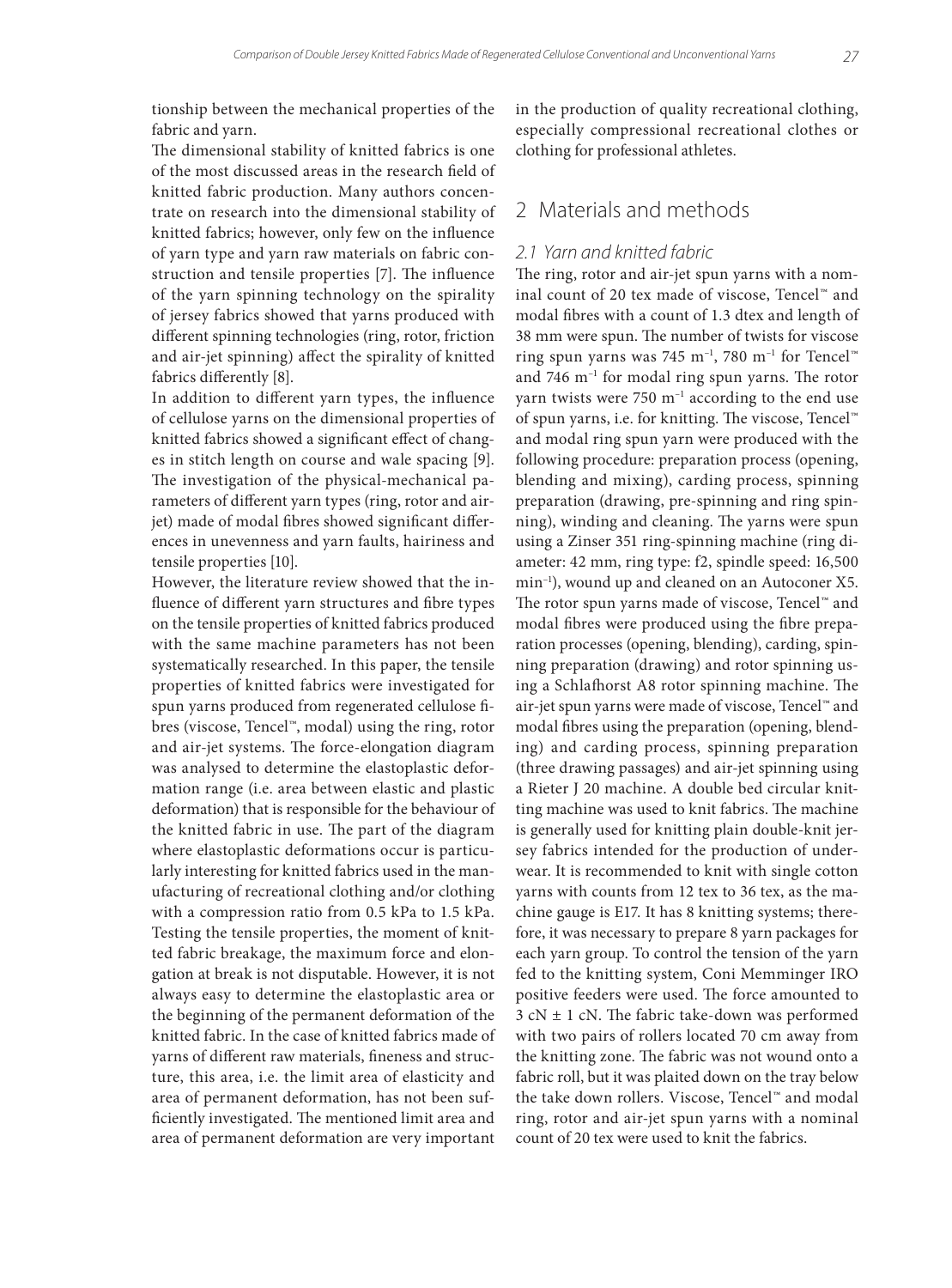*2.2 Test methods for yarns and knitted fabrics*

The count of yarns was determined according to the ISO 2060:2008 standard, while ring spun yarns were twisted according to 2061:2015. The twist of rotor spun yarn was determined according to machine parameters (rotor speed), while the airjet yarn twists were determined according to air pressure (vortex). The twist of rotor spun yarn was determined according to machine parameters (rotor speed), while the twist of air-jet spun yarn was determined according to air pressure (vortex). The yarn tensile properties were determined in accordance to the standard ISO 2062:2009 Textiles – Yarns from packages – Determination of single-end breaking force and elongation at break using constant rate of elongation (CRE) tester. The measurement of tensile properties was made on an Uster Tensorapid 4 instrument, with 100 measurements per package of each yarn type. The images of the ring, rotor and airjet spun yarn structure were taken with a Dino-Lite digital microscope (constant magnification of 60×).

The tensile properties of knitted fabrics were measured in the course and wale directions with 50 mm wide and 200 mm long samples. The distance between the grippers of the tensile strength tester was 100 mm. Tensile properties were tested on a STATIMAT M tensile tester according to the standard ISO 13934-1. The results of breaking force and breaking elongation, work of rupture, strength and the force-elongation  $(F/\mathcal{E})$  diagram were determined. The force-elongation diagrams obtained were analysed as follows.

The knitted fabric is subjected to the effect of the tensile force due to the tension elongation that occurs. The *F*/*Ɛ* diagram of knitted fabrics can be divided into three main areas, i.e. elastic area, elastoplastic area and plastic area. In the first, elastic area (from point 0 to T1), the action of the tensile force causes a certain amount of elongation due to the movement of yarn within the knitted structure (cf. Figure 1). In the region from 0 to T1, the stress and strain are not proportional. However, if we remove the load, the body returns to its original dimension. The elastic part of the knitted fabric on the *F*/*Ɛ* curve is linear. In the non-linear elastoplastic or viscoelastic area (from point T1 to point T2), besides the yarn movement within the structure, a loosening of yarns occurs. In the non-linear elastoplastic area (from point T1 to point T2), besides the thread movement within the structure, the threads loosen. Point T2 is the point of inflexion after which the third area begins up to point T3, the area of plastic permanent deformation of the knitted fabric. In point T3 (knitted fabric breakage), individual yarns within the knitted fabric structure break until the complete fabric breakage occurs. The tangents at points T1 and T2 intersect in point T4, which is the point of critical elongation. Critical elongation is associated with force and elongation where the knitted fabric is tightened and the transition of the knitted fabric from the relaxed to the solid state occurs [9].

In the research, the main area of interest is the elastoplastic area or the limit area of elasticity and the area of permanent deformation of knitted fabrics. From the results obtained, parts of the elastic, elastoplastic and plastic surface of knitted fabrics with different yarn structure and fibre type were calculated.

# 3 Results and discussion

The fineness of yarns is uniform and ranges from 19.9 tex to 20.5 tex with a low coefficient of variation



*Figure 1: Knitted fabric F/Ɛ diagram*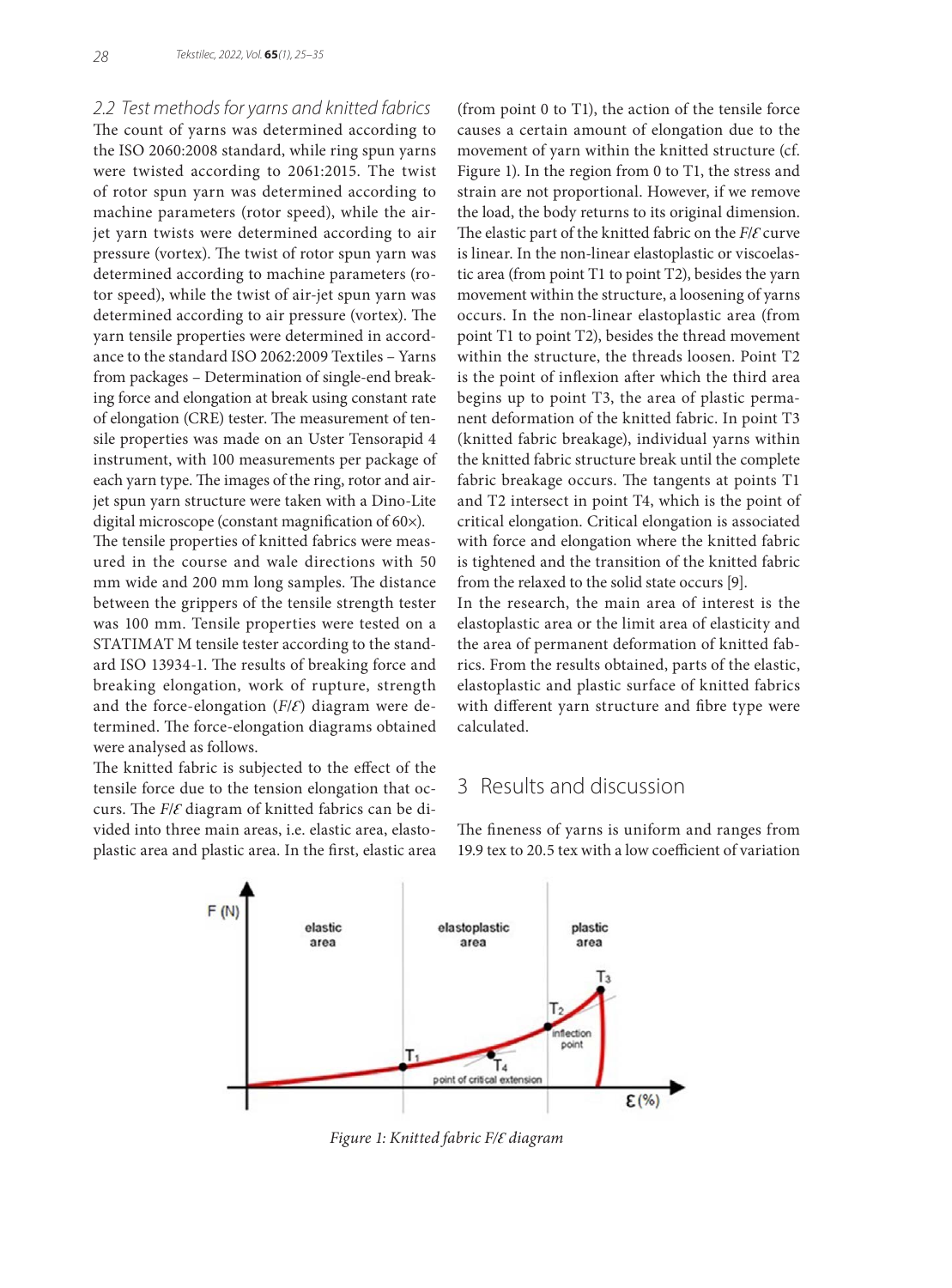(in the range 0.3% to 1.3%), indicating high quality yarns.

Generally, yarn twist number is defined related to the yarn end use. The yarns used in the experiment are intended for the knitting process and have uniform twists with a low coefficient of variation (1.9% to 4.0%). The twist number of ring spun yarns slightly differs with regard to different raw material, i.e. viscose ring spun yarns have 744.7 m<sup>-1</sup>, modal 746.1 m<sup>-1</sup> and Tencel™ spun yarns have 779.7 m<sup>-1</sup>. The nominal twist number of rotor yarns calculated from the rotor speed amounted to 750 twists per meter. The high pressure of the air in the rotating vortex was 0.6 MPa. The number of twists of all tested yarns was uniform, with a twist coefficient ranging from 3,280 to 3,350 m<sup>-1</sup> tex<sup>0.5</sup>.

Ring, rotor and air-jet spinning processes produce yarns with completely different structures and thus yarns with different properties. Figure 2 shows the yarn structure with characteristic twists of ring,

rotor and air-jet spun yarns. The Tencel™ ring spun yarn consists of straight and parallel fibres twisted in the Z direction (cf. Figure 2a). Figure 2b shows the Tencel™ rotor yarn with disoriented fibres wrapped around the folded core. Tencel™ air-jet yarn fibres are tightly wrapped around the core of parallel, straight fibres (cf. Figure 2c).

The values of the yarn tensile properties, i.e. maximum force, elongation at break, tenacity and work of rupture, are given in Table 1. Viscose, Tencel™ and modal ring spun yarns have a higher maximum force, followed by air-jet and then rotor spun yarns. The difference in the maximum force of tested yarns is the result of yarn spinning techniques that produce different yarn structures. In general, friction forces within the yarns (between the fibres) ensure the resistance of yarn to the applied tensile force. The friction forces between the fibres depend on the number of fibres in the cross-section and the twists of yarns. As the ring, rotor and air-jet yarns



ring spun yarn rotor spun yarn air-jet spun yarn *Figure 2: Tencel™ ring, rotor and air-jet spun yarn images taken with Dino-Lite digital microscope (60× magnification)*

| Fibre                                 | Spinning<br>process | Tensile properties |                         |                |                     |                         |               |                      |                             |               |                                      |                            |                |  |
|---------------------------------------|---------------------|--------------------|-------------------------|----------------|---------------------|-------------------------|---------------|----------------------|-----------------------------|---------------|--------------------------------------|----------------------------|----------------|--|
|                                       |                     | Breaking force     |                         |                | Breaking elongation |                         |               |                      | Tenacity                    |               | Work of rupture                      |                            |                |  |
|                                       |                     | $X^{a)}$<br>(cN)   | SD <sup>b</sup><br>(cN) | $CV^c$<br>(% ) | $X^{a)}$<br>(%)     | SD <sup>b</sup><br>(% ) | $CV^c$<br>(%) | $X^{a)}$<br>(cN/tex) | SD <sup>b</sup><br>(cN/tex) | $CV^c$<br>(%) | $\overline{X}{}^{\rm a)}$<br>(cNorm) | SD <sup>b</sup><br>(cNorm) | $CV^c$<br>(% ) |  |
| Viscose                               | Ring                | 347.6              | $\overline{4}$          | 1.1            | 15.2                | 0.4                     | 2.6           | 17.4                 | 0.2                         | 1.1           | 16.8                                 | 0.5                        | 2.9            |  |
|                                       | Rotor               | 272.7              | 3                       | 1.1            | 10.9                | 0.3                     | 2.7           | 13.6                 | 0.2                         | 1.1           | 9.7                                  | 0.2                        | 1.9            |  |
|                                       | Air-jet             | 313                | 4.8                     | 1.5            | 12.4                | 0.3                     | 2.2           | 15.6                 | 0.2                         | 1.5           | 12.1                                 | 0.4                        | 3              |  |
|                                       | Ring                | 551.8              | 12.7                    | 2.3            | 10.1                | 0.1                     | 1.4           | 27.5                 | 0.6                         | 2.2           | 16.5                                 | 0.5                        | 3              |  |
| Tencel <sup><math>\infty</math></sup> | Rotor               | 387                | 4.5                     | 1.2            | 8.4                 | 0.1                     | 1.5           | 19.4                 | 0.2                         | 1.2           | 9.5                                  | 0.1                        | 1.6            |  |
|                                       | Air-jet             | 403.7              | 8.5                     | 2.1            | 8.8                 | 0.2                     | 2.8           | 20.2                 | 0.4                         | 2.1           | 10.5                                 | 0.4                        | 3.8            |  |
| Modal                                 | Ring                | 476.2              | 8.1                     | 1.7            | 10.8                | 0.2                     | 1.5           | 23.8                 | 0.4                         | 1.7           | 14.8                                 | 0.3                        | 2.1            |  |
|                                       | Rotor               | 307.9              | 5.1                     | 1.7            | 8.2                 | 0.1                     | 1.6           | 15.4                 | 0.3                         | 1.7           | 7.7                                  | 0.2                        | 2.7            |  |
|                                       | Air-jet             | 415.4              | 9.4                     | 2.3            | 9.2                 | 0.2                     | 2.5           | 20.8                 | 0.5                         | 2.3           | 11.2                                 | 0.4                        | 3.9            |  |

*Table 1: Yarn tensile properties*

a) average, b) standard deviation, b) coefficient of variation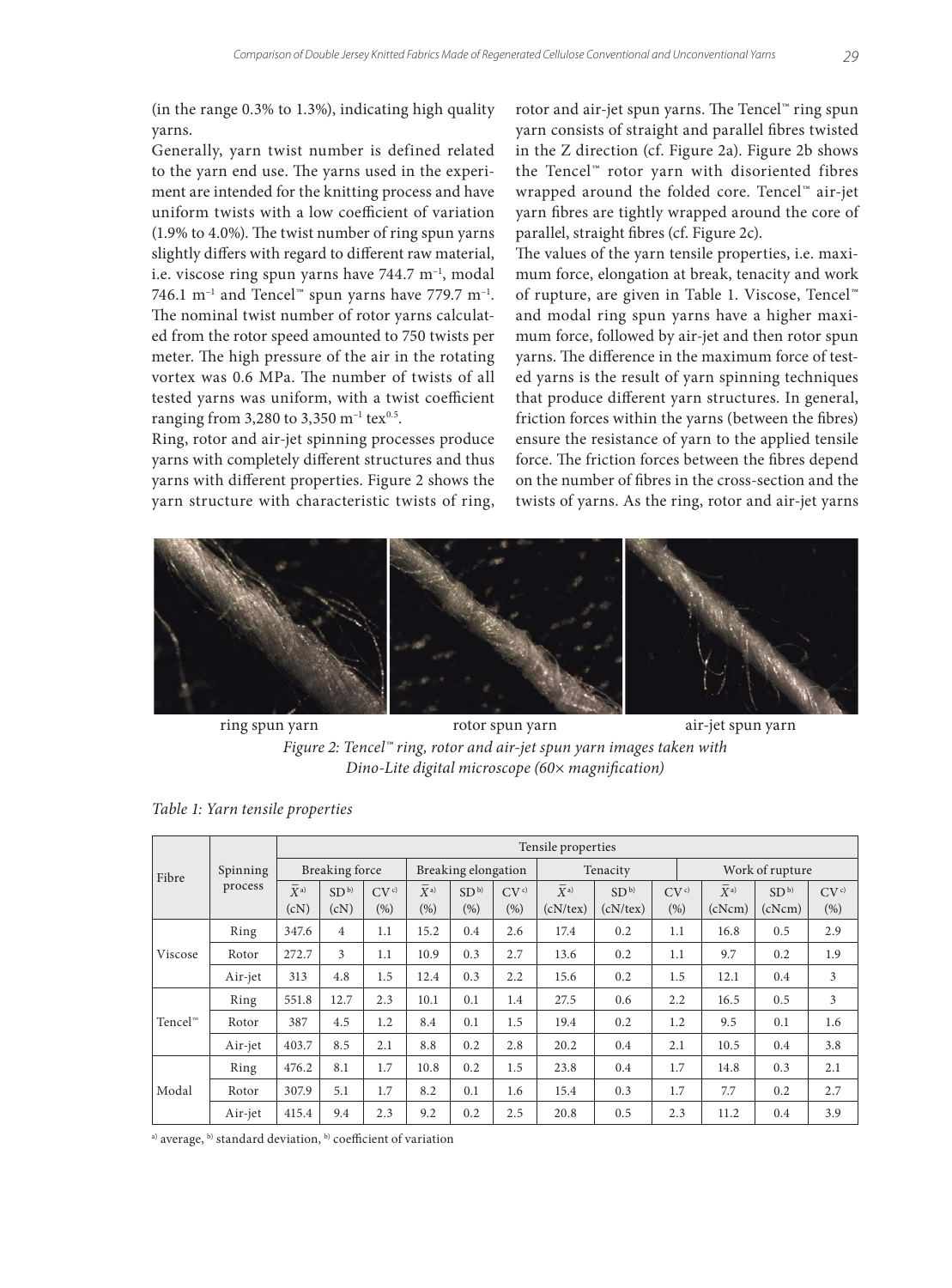are produced with the same count and have approximately the same number of fibres in the cross section, different maximum forces result from different fibre rearrangement and yarn twist. When comparing the same yarn type made of different fibre types, a significant difference in maximum force is apparent. The maximum force difference for ring spun yarns ranges from 13.7% to 58.8%, for rotor spun yarns from 9.1% to 41.9% and for air-jet spun yarns from 2.9% to 29.0%. Therefore, it can be concluded that the greatest difference in maximum yarn strength within the same group of yarn types consisting of different fibres (viscose, Tencel™ and modal) is found in ring spun yarns, followed by rotor spun and finally air-jet spun yarns, where the difference is the smallest. The type of fibres affects the

maximum yarn force regardless of the yarn structure; however, depending on the yarn structure, the difference in the maximum force will be greater or smaller (cf. Figure 3).

The yarn elongation within the same yarn type is the highest for viscose, followed by modal and Tencel™ yarns. Regardless of the fibre type, ring spun yarns have the highest elongation, followed by air-jet and rotor spun yarns (cf. Figure 3). The same trend is visible for yarn work of rupture. Ring spun yarns have the highest work of rupture, followed by air-jet and rotor spun yarns. The difference in work of rupture between the same types of viscose, Tencel™ and modal yarns is not significant (cf. Table 1).

The basic knitted fabric parameters are presented in Table 2. The table shows that the parameters



*Figure 3: Ring, rotor and air-jet spun yarns F/Ɛ diagram*

| Fibre               | Spinning<br>process | $D^{a}$                                |                           |                        | $D^{-b}$<br>w               |                           |                         |                                   | $T^{c}$                 |                         |                      | $\epsilon$                       | Vm <sup>f</sup> | $S^{g}$ |
|---------------------|---------------------|----------------------------------------|---------------------------|------------------------|-----------------------------|---------------------------|-------------------------|-----------------------------------|-------------------------|-------------------------|----------------------|----------------------------------|-----------------|---------|
|                     |                     | $\overline{\overline{X}}$ h)<br>(1/cm) | SD <sup>i</sup><br>(1/cm) | CV <sub>j</sub><br>(%) | $\overline{X}$ h)<br>(1/cm) | SD <sup>i</sup><br>(1/cm) | CV <sub>j</sub><br>(% ) | $\overline{X}{}^{\rm h)}$<br>(mm) | SD <sup>i</sup><br>(mm) | CV <sub>j</sub><br>(% ) | $M^{d}$<br>$(g/m^2)$ | L<br>u.a<br>(1/cm <sup>2</sup> ) | $(g/cm^3)$      | (%)     |
| Viscose             | Ring                | 10.9                                   | 0.2                       | 1.9                    | 11.8                        | 0.1                       | 1.2                     | 0.63                              | 0.01                    | 1.9                     | 165                  | 257                              | 0.262           | 39      |
|                     | Rotor               | 8.6                                    | 0.2                       | 1.8                    | 12                          | 0.1                       | 0.6                     | 0.59                              | 0.01                    | 1.52                    | 131                  | 206                              | 0.222           | 22      |
|                     | Air-jet             | 9                                      | $\Omega$                  | $\Omega$               | 12                          | $\mathbf{0}$              | $\Omega$                | 0.58                              | $\Omega$                | 0.44                    | 127                  | 216                              | 0.219           | 25      |
|                     | Ring                | 10.8                                   | 0.2                       | 1.6                    | 11.8                        | 0.2                       | 1.5                     | 0.63                              | 0.01                    | 1.64                    | 152                  | 255                              | 0.241           | 36      |
| Tencel <sup>™</sup> | Rotor               | 9.2                                    | 0.2                       | 1.8                    | 12.1                        | 0.1                       | 0.9                     | 0.61                              | 0.01                    | 1.46                    | 128                  | 223                              | 0.21            | 25      |
|                     | Air-jet             | 9                                      | $\Omega$                  | $\Omega$               | 12.3                        | 0.2                       | 1.7                     | 0.62                              | 0.01                    | 1.17                    | 132                  | 221                              | 0.213           | 25      |
| modal               | Ring                | 10.3                                   | 0.3                       | 2.6                    | 11.8                        | 0.2                       | 1.4                     | 0.58                              | 0.01                    | 1                       | 155                  | 243                              | 0.267           | 36      |
|                     | Rotor               | 9                                      | $\Omega$                  | $\Omega$               | 12.2                        | 0.2                       | 1.4                     | 0.61                              | 0.01                    | 0.84                    | 128                  | 220                              | 0.21            | 25      |
|                     | Air-jet             | 9.1                                    | 0.1                       | 1.3                    | 11.6                        | 0.1                       | 1.1                     | 0.6                               | 0.02                    | 2.76                    | 131                  | 211                              | 0.218           | 25      |

*Table 2: Basic parameters of double jersey knitted fabric*

a) Loop density in course of fabric, <sup>b</sup>) loop density in wale of fabric, <sup>c)</sup> fabric thickness, <sup>d)</sup> mass per unit area, <sup>e)</sup> number of loops per unit area,  $\hat{p}$  knitted fabric volume mass,  $\hat{p}$  shrinkage in course direction,  $\hat{p}$  average,  $\hat{p}$  standard deviation,  $\hat{p}$  coefficient of variation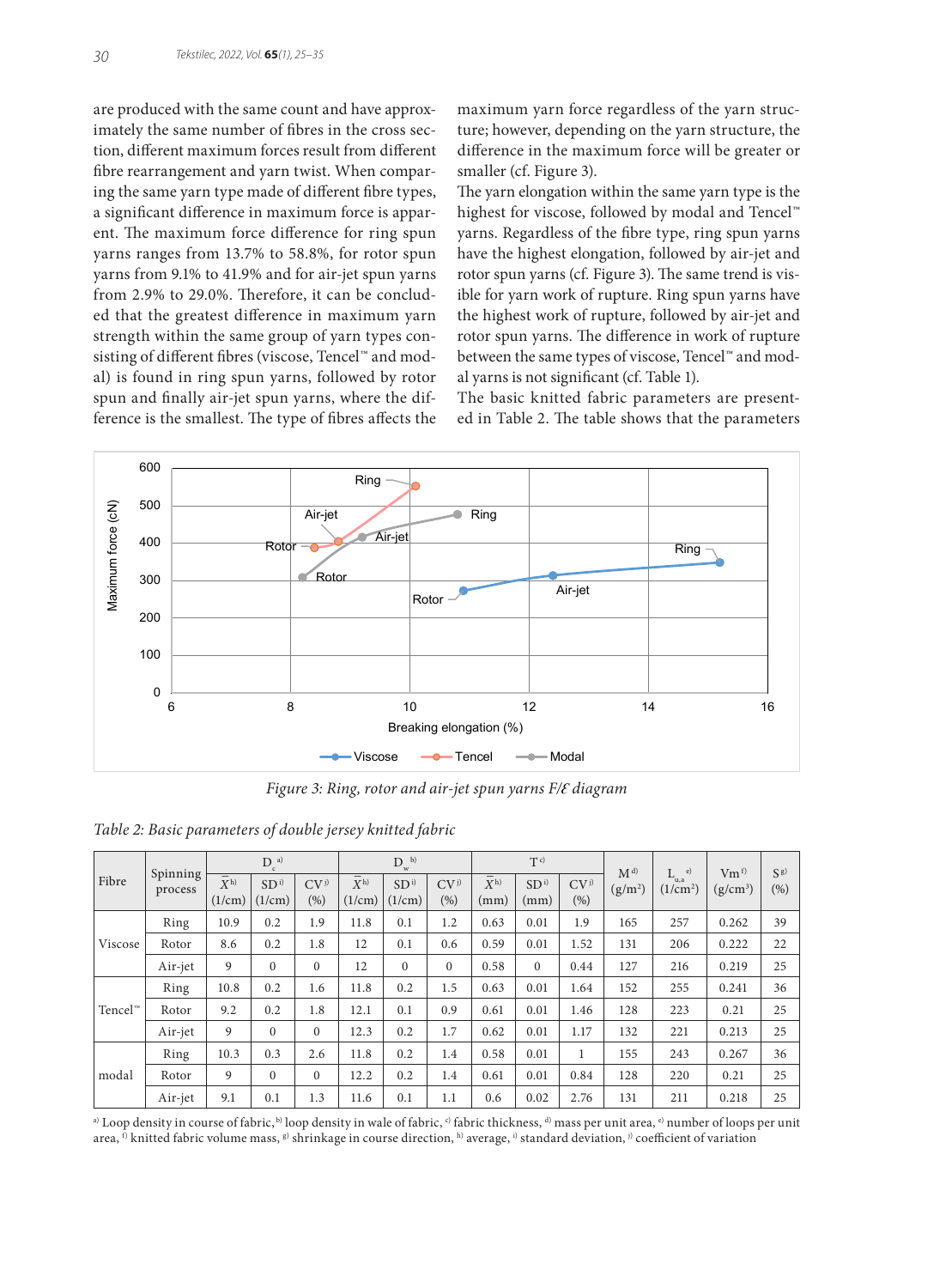of knitted fabric structures are influenced by both the yarn types and the raw materials from which the yarns are spun. Mass per unit area  $(M, g/m^2)$  is the most significant structure parameter, especially for plain knitted structures. For the analysed unfinished samples of plain double jersey fabrics, the mass per square meter of the knitted fabric ranged from 127  $g/m^2 \pm 3 g/m^2$  to 165  $g/m^2 \pm 3 g/m^2$ . The samples knitted with the yarns spun on rotor and air-jet spinning machines have the mass per unit area from  $127 \text{ g/m}^2 \pm 3 \text{ g/m}^2$  to  $132 \text{ g/m}^2 \pm 4 \text{ g/m}^2$ , and statistically speaking, they are not significantly different. The samples knitted with the yarns spun on ring spinning machines have significantly higher mass, ranging from  $152$  g/m<sup>2</sup>  $\pm$  3 g/m<sup>2</sup> to 165 g/  $m^2 \pm 3$  g/m<sup>2</sup>. The difference of mass per unit area was up to 38 g/m $^2$  or 23%. This is an important conclusion for the commercial mass production, which leads to the conclusion that it is very complex to produce knitted fabrics with the same yarn counts using different spinning processes. Therefore, it is not recommended to produce the same product in one batch with yarns spun using different spinning processes.

For knitting technologists, it is important to note that fabric mass per unit area is related to the fabric shrinkage in the wale and course direction after the fabric is taken down from the machine and relaxed. The knitted fabric samples with higher mass per unit area had the highest shrinkage (after the removal from the machine and relaxation; from 36% to 39%), while the knitted fabric samples with lower mass per unit area shrank less (from 22% to 25%). On the basis of the above analysis, it can be concluded that the processes of ring, rotor and air-jet spinning lead to substantially different yarn structures, which is manifested in yarn stiffness or flexibility. The rotor and air-jet spinning processes produce stiffer yarn that during knitting forms a larger radius in the stitch curvature, consequently producing wider loops. The wider loop leads to less shrinkage and greater width of the knitted fabric. Table 3 presents the tensile properties of knitted fabrics produced using viscose, Tencel™ and modal ring, rotor and air-jet spun yarns.

The breaking force of the knitted fabric in the wale direction (ranges from 230.9 N to 491.8 N) is on average 3.12 times greater than the breaking force of the fabrics in the course direction (ranges from 70.9 N to 103.8 N). The breaking force of the fabric

depends on the breaking force of the yarn used for knitting. The lowest yarn breaking force was achieved with the viscose yarn spun using the rotor spinning process (272.7 cN); therefore, the samples knitted with this yarn had the lowest breaking force (70.9 N). The highest yarns breaking force was achieved with the Tencel™ yarn spun using the conventional ring spinning process (551.8 cN) and the samples knitted with this yarn had the maximum breaking force (103.8 N). Accordingly, the raw material composition of the yarn and the spinning process affect the breaking force of the yarn and thus of the knitted fabric.

The elongation at break is significant for knitted fabrics used to make different underwear and light clothing. In theoretical considerations, knitted fabrics intended for underwear and light clothing have 4 times larger elongation at break in the course direction than in the wale direction, and in this study, it is 5.7 to 7.3 times larger. The reason for higher elongation at break can be found in the yarn structure and the elongation at break of the yarn (ranges from 8.2 to 15.2%). The knitted fabric elongation at break depends on the elongation at break of the yarn, where the elongation at break of the yarn depends on yarn structure and raw material. As with the two previous parameters, the maximum force and elongation at break of the knitted fabric, the work of rupture lies within a wide range and does not exhibit any particular regularity. In some knitted fabrics, they are larger when stretched in the course direction and in some other fabrics, in the wale direction.

By analysing all results of the knitted fabric elongation in the transverse direction, i.e. in the course direction, and in the longitudinal direction, i.e. in the wale direction, the percentages of elastic, elastoplastic and plastic areas were determined. Figure 4 shows the percentages of elastic, elastoplastic and plastic areas in the course direction, and Figure 5 shows the percentages in the wale direction. Values are sorted by the raw material composition and yarn spinning process. The percentages of elastic, elastoplastic and plastic areas in the course direction are the highest for the elastic area ranging from 32% to 55%, followed by the plastic area from 27% to 41%, and the smallest percentages that connect the elastic and plastic area (elastoplastic area) range from 16% to 32%. For the tested knitted samples, these three areas differ significantly in quantity.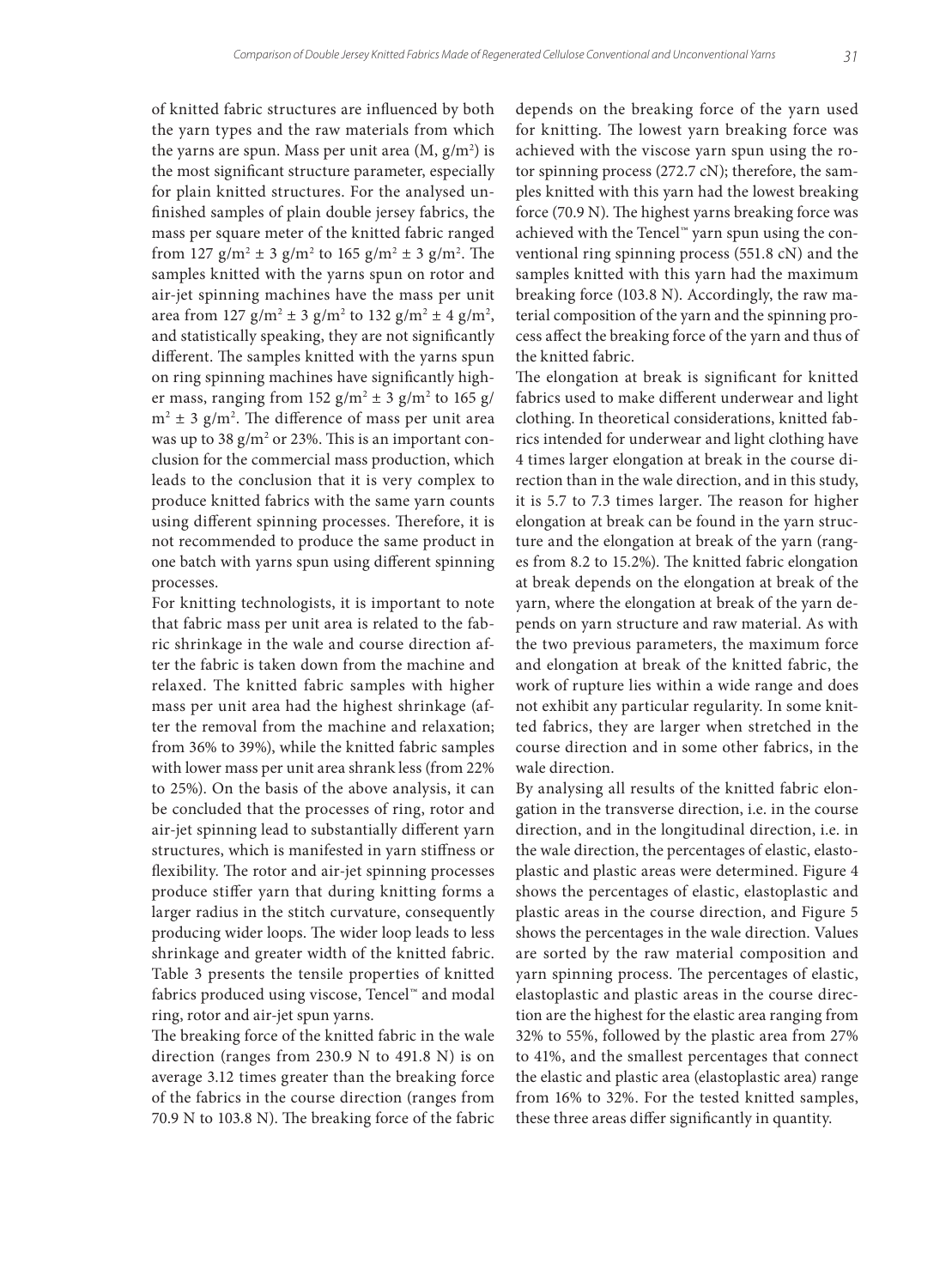| Fibre      | Spinning<br>process | Maximum force in<br>knitted fabric course<br>direction $(F)$ |                        |               |                          | Maximum force in<br>knitted fabric wale<br>direction $(F_{\ldots})$ |                         |                 | Elongation at break in<br>knitted fabric course<br>direction $(\mathcal{E})$ |                | Elongation at break<br>in knitted fabric wale<br>direction $(\mathcal{E})$ |                         |                |
|------------|---------------------|--------------------------------------------------------------|------------------------|---------------|--------------------------|---------------------------------------------------------------------|-------------------------|-----------------|------------------------------------------------------------------------------|----------------|----------------------------------------------------------------------------|-------------------------|----------------|
|            |                     | $\qquad \qquad -$<br>$\overline{X}$ a)<br>(N)                | SD <sup>b</sup><br>(N) | $CV^c$<br>(%) | $\overline{X}$ a)<br>(N) | SD <sup>b</sup><br>(N)                                              | CV <sup>c</sup><br>(% ) | $X^{a}$<br>(% ) | SD <sup>b</sup><br>(%)                                                       | $CV^c$<br>(% ) | $\overline{X}$ a)<br>(%)                                                   | SD <sup>b</sup><br>(% ) | $CV^c$<br>(% ) |
| Viscose    | Ring                | 72.8                                                         | 2.7                    | 3.7           | 381                      | 9.8                                                                 | 2.3                     | 338.8           | 33.5                                                                         | 9.9            | 47.3                                                                       | 1.1                     | 2.3            |
|            | Rotor               | 70.9                                                         | 2.9                    | 4.2           | 230.9                    | 13.7                                                                | 5.9                     | 220.6           | 9                                                                            | 4.1            | 33.2                                                                       | 1.4                     | 4.1            |
|            | Air-jet             | 74.4                                                         | 3.3                    | 4.4           | 290.2                    | 14.5                                                                | 5                       | 276.8           | 5.5                                                                          | 1.9            | 47.7                                                                       | 1.2                     | 2.5            |
| $Tencel^m$ | Ring                | 103.8                                                        | 4.8                    | 4.6           | 491.8                    | 19                                                                  | 3.9                     | 328.2           | 11.1                                                                         | 3.4            | 49.3                                                                       | 3.1                     | 6.3            |
|            | Rotor               | 102.2                                                        | 2.3                    | 2.2           | 374.7                    | 27.2                                                                | 7.3                     | 289.7           | 9.1                                                                          | 3.1            | 50.3                                                                       | 2.4                     | 4.8            |
|            | Air-jet             | 84.3                                                         | 5.3                    | 6.3           | 300.7                    | 16                                                                  | 5.3                     | 266.3           | 7.8                                                                          | 2.9            | 46.9                                                                       | 0.9                     | 1.8            |
| Modal      | Ring                | 84.1                                                         | 3                      | 3.6           | 392                      | 23.9                                                                | 6.1                     | 309.5           | 1.7                                                                          | 0.6            | 46.5                                                                       | 0.5                     | 1.2            |
|            | Rotor               | 90.8                                                         | 4.9                    | 5.5           | 268.4                    | 20.1                                                                | 7.5                     | 255.4           | 10.1                                                                         | 3.9            | 45.2                                                                       | 1.7                     | 3.8            |
|            | Air-jet             | 76.9                                                         | 2.9                    | 3.8           | 282.8                    | 20.4                                                                | 7.2                     | 249.5           | 8.6                                                                          | 3.5            | 34.4                                                                       | 0.7                     | $\overline{c}$ |

*Table 3: Double jersey knitted fabric tensile properties*

a) average, b) standard deviation, b) coefficient of variation

| Fibre               | Spinning<br>process | Tenacity in knitted fabric<br>course direction (T) |                 |        |                   | Tenacity in knitted fabric<br>wale direction $(T_$ ) | Work of rupture in<br>knitted fabric course<br>direction $(W)$ |         |                 | Work of rupture in<br>knitted fabric course<br>direction $(W_$ <sub><i>m</i></sub> $)$ |              |                 |        |
|---------------------|---------------------|----------------------------------------------------|-----------------|--------|-------------------|------------------------------------------------------|----------------------------------------------------------------|---------|-----------------|----------------------------------------------------------------------------------------|--------------|-----------------|--------|
|                     |                     | $\overline{X}$ a)                                  | SD <sup>b</sup> | $CV^c$ | $\overline{X}$ a) | SD <sup>b</sup>                                      | $CV^c$                                                         | $X^{a}$ | SD <sup>b</sup> | CV <sup>c</sup>                                                                        | $X^{a}$      | SD <sup>b</sup> | $CV^c$ |
|                     |                     | (cN/mm)                                            | (cN/mm)         | (% )   | (cN/mm)           | (cN/mm)                                              | (%)                                                            | (cNorm) | (cNcm)          | (% )                                                                                   | $(cN \, cm)$ | (cNcm)          | (% )   |
| Viscose             | Ring                | 145.6                                              | 2.7             | 3.7    | 762               | 9.8                                                  | 2.6                                                            | 521.6   | 101.8           | 19.5                                                                                   | 678          | 23.8            | 3.5    |
|                     | Rotor               | 141.8                                              | 3               | 4.2    | 461.8             | 13.7                                                 | 5.9                                                            | 429.5   | 48.6            | 11.3                                                                                   | 317.9        | 31.1            | 9.8    |
|                     | Air-jet             | 148.8                                              | 3.3             | 4.4    | 580.4             | 14.5                                                 | 5                                                              | 461.6   | 26.3            | 5.7                                                                                    | 472.3        | 35.8            | 7.6    |
| Tencel <sup>™</sup> | Ring                | 207.6                                              | 4.8             | 4.6    | 983.6             | 19                                                   | 3.9                                                            | 634.1   | 49.9            | 7.9                                                                                    | 772.2        | 79.6            | 10.3   |
|                     | Rotor               | 204.4                                              | 2.3             | 2.2    | 749.4             | 27.2                                                 | 7.3                                                            | 664.8   | 42              | 6.3                                                                                    | 570          | 63.1            | 11.1   |
|                     | Air-jet             | 168.6                                              | 5.3             | 6.3    | 601.4             | 16                                                   | 5.3                                                            | 464.8   | 32.8            | 7.1                                                                                    | 438.4        | 19.5            | 4.5    |
| Modal               | Ring                | 168.2                                              | 3               | 3.6    | 784               | 23.9                                                 | 6.1                                                            | 494.1   | 15.5            | 3.1                                                                                    | 555.1        | 46.1            | 8.3    |
|                     | Rotor               | 181.6                                              | 5               | 5.5    | 536.8             | 20.1                                                 | 7.5                                                            | 588     | 85.5            | 14.6                                                                                   | 382.6        | 35.9            | 9.4    |
|                     | Air-jet             | 153.8                                              | 2.9             | 3.8    | 565.6             | 20.4                                                 | 7.2                                                            | 464.6   | 42.3            | 9.1                                                                                    | 367.7        | 36.3            | 9.9    |

a) average, b) standard deviation, b) coefficient of variation



*Figure 4: Elastic, elastoplastic and plastic areas of knitted fabric elongation in course direction*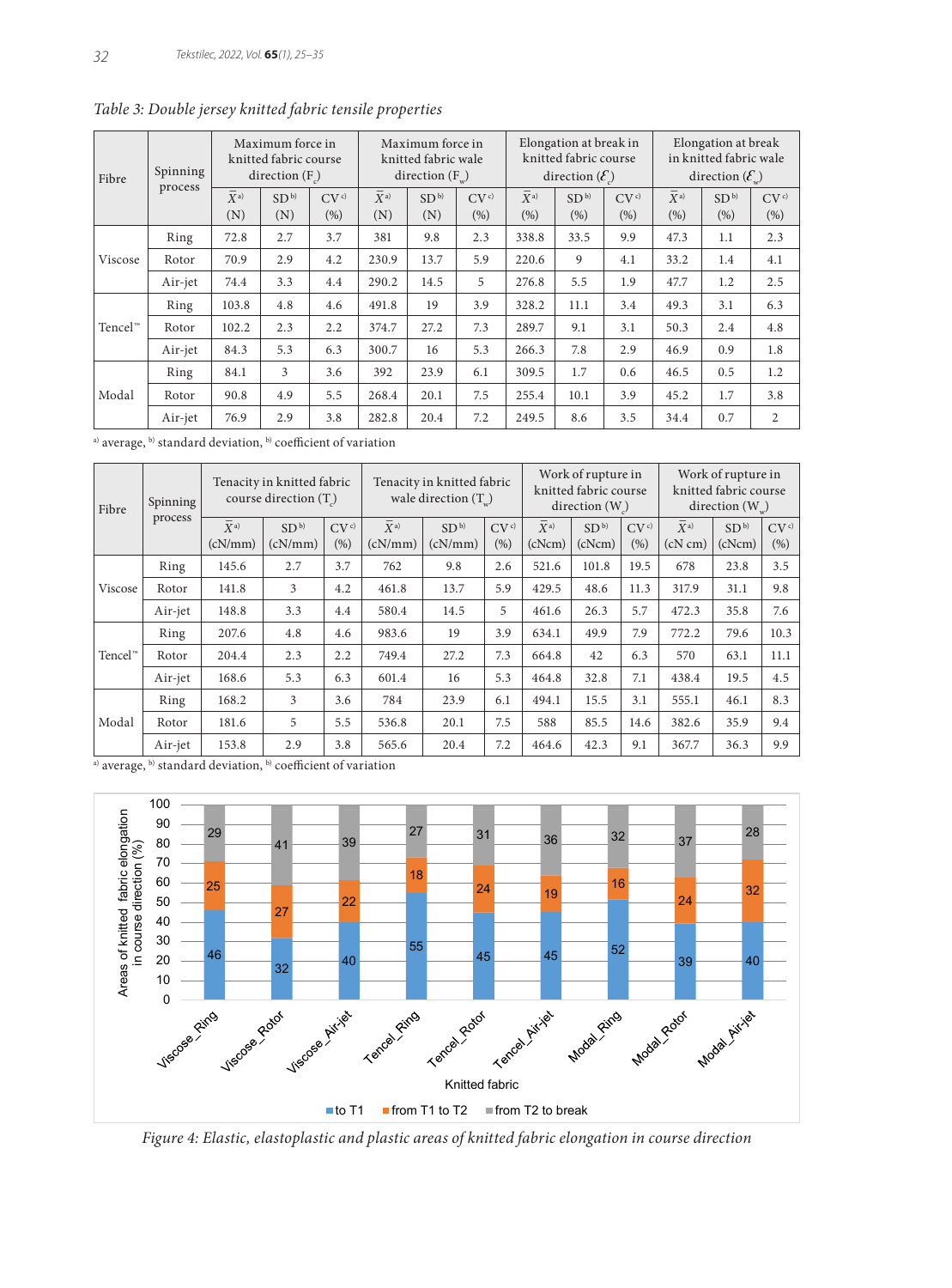The lowest elastic area in the course direction was found for the knitted fabric from viscose rotor yarns (cf. Figure 4). The elastic area was 32% of the total elongation, the elastoplastic area was 41% and the rest of 27% belongs to the area between points T1 and T2 or to the plastic area. The highest elasticity area was found in the sample knitted from the Tencel™ ring spun yarn. The elastic area amounts to 55% in relation to the total elongation, the percentage range between points T1 and T2 (elastoplastic area) is 18% and the percentage of permanent deformation is 27%. It can be seen that the elastic area of knitted fabrics in the course direction is the largest for ring yarns, followed by air-jet and finally rotor spun yarns, regardless of the raw material. The yarn raw material affects the elastic area of knitted fabrics consisting of different yarn structures. The greatest reduction in the knitted fabric elastic area is visible between the viscose ring and rotor spun yarns (reduction of 30%). The reduction in the elastic area of the knitted fabric in the case of viscose air-jet yarns is only by 13% lower when viscose ring yarns are taken into account. Taking Tencel™ ring spun yarns into account, the elastic area reduction for knitted fabrics with Tencel™ rotor and air-jet spun yarns is the same or 18% lower. Elastic area for knitted fabrics made from modal yarns of different yarn structures are 23% less elastic for air-jet and 25% less for rotor yarns compared to ring spun yarns. On the other hand, the elastoplastic area of the knitted fabric is the smallest for ring spun yarns, regardless of the raw material of spun yarns.

When testing the tensile properties of the knitted fabric in the wale direction, individual areas are quite different from those in the course direction due to different stitch directions. The share of the elastic area is represented by a percentage range from 15% to 26%, the plastic deformation from 49% to 70%, and the share from the end of elasticity to the beginning of plastic deformation (elastoplastic area) from 15% to 27% (cf. Figure 5). The diagram (cf. Figure 5) shows that the smallest elastic area in the wale direction was measured for the knitted fabric knitted from viscose rotor spun yarns and was the same as in the course direction. The elastic area was 15% of the total elongation, the elastoplastic areas was 15% and the share of permanent deformation was 70%. The largest elastic area was found for the sample of the knitted fabric knitted from the modal ring spun yarn. The elastic area was 26% relative to the total elongation, the elastoplastic area was 27% and the plastic area was 51%. Nevertheless, there is no trend in elastoplastic areas with regard to the yarn type and raw material as there is in the course direction.

### 4 Conclusion

The fineness and the twist of yarns are uniform with a low coefficient of variation, which indicates high quality yarns. The difference in the tensile properties of tested yarns is the result of yarn spinning techniques that produce different yarn structures.



*Figure 5: Elastic, elastoplastic and plastic areas of knitted fabric elongation in wale direction*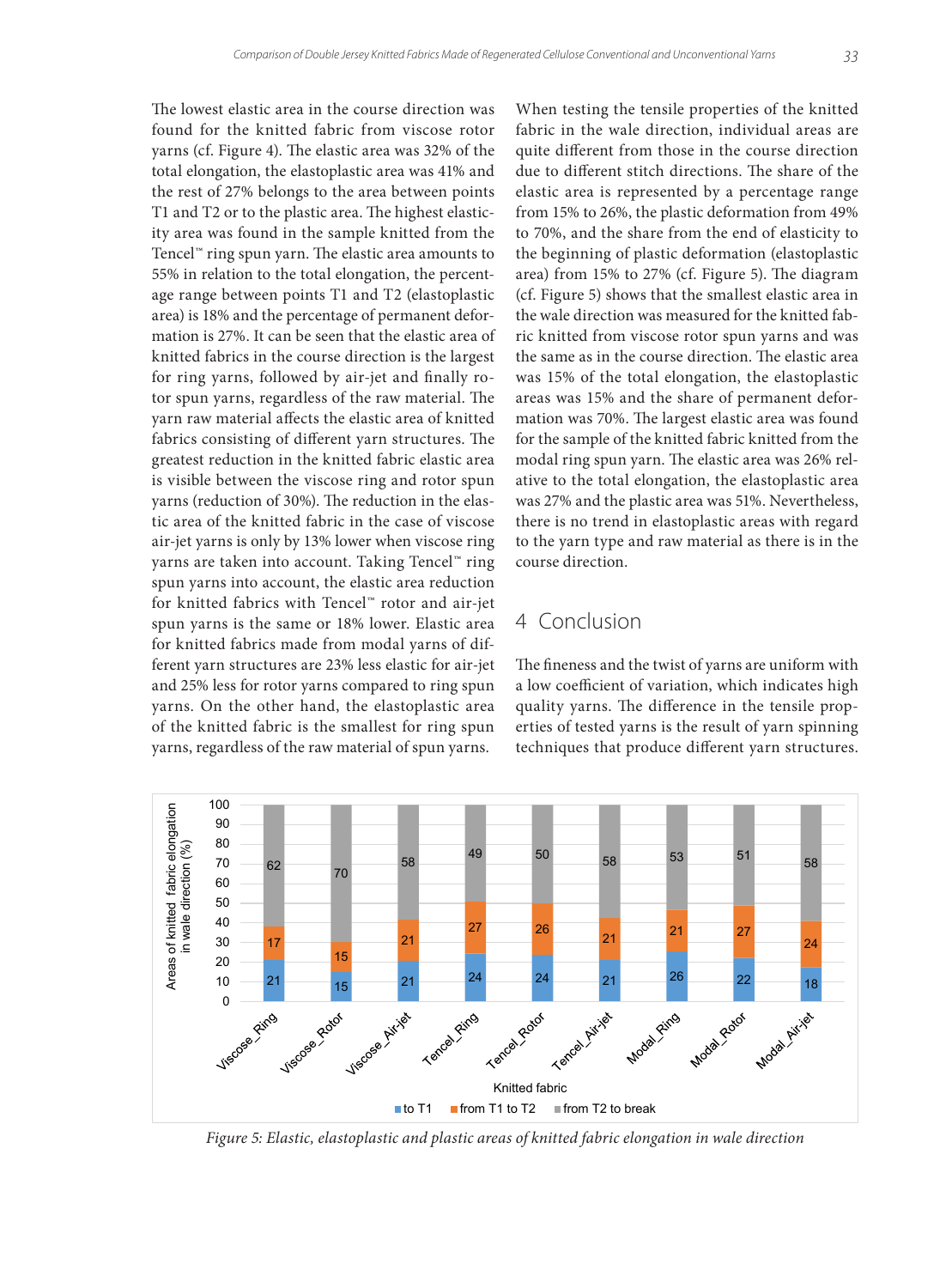The type of fibres (viscose, Tencel™ and modal) influences the maximum yarn strength regardless of the yarn structure; however, depending on the yarn structure, the difference in maximum force will be greater or smaller. Ring spun yarns have the greatest elongation followed by air-jet and rotor spun yarns, regardless of the fibre type. The fabrics were knitted using the same machine parameters, and the results show that the knitted structures are influenced by both the yarn types and the raw materials from which the yarns were spun. The difference in mass per unit area, one of the most important parameters of the knitted structure, was up to 38  $g/m^2$ or 23%. This is an important factor for the commercial mass production, which leads to the conclusion that it is very complex to produce knitted fabrics in one batch with the same yarn counts spun using different spinning processes. Knitted fabrics made of ring spun yarns have much higher mass (up to 38 g/m2 ) compared to knitted fabrics made of rotor and air-jet spun yarns. The knitted samples with higher mass per unit area had the highest shrinkage after the removal from the machine and relaxation, which leads to the conclusion that the processes of ring, rotor and air-jet spinning produce substantially different yarn structures manifested in stiffness where stiffer yarn during knitting forms a larger radius in the stitch curvature, consequently forming wider loops. Wider loops result in less shrinkage and greater width of the knitted fabric.

The percentages of elastic, elastoplastic and plastic areas in the course direction are the highest for the elastic area ranging from 32% to 55%, followed by the plastic area from 27% to 41%, and the lowest percentages connecting the elastic and plastic area (elastoplastic area) range from 16% to 32%. When testing the tensile properties of the knitted fabric in the wale direction, individual areas are quite different due to different loop directions. The share of the elastic area is represented by a percentage range from 15% to 26%, plastic deformation from 49% to 70% and the percentage of the elastoplastic area from 15% to 27%. For the tested knitted samples, these three areas differ significantly in amount, both in the course and wale direction.

The elastic area of knitted fabrics in the course direction is the highest in ring spun yarns, followed by air-jet and finally rotor spun yarns, regardless of the raw material. The yarn raw material affects the elastic area of knitted fabrics consisting of different yarn structures. The greatest reduction in the knitted fabric elastic area is visible between viscose ring and rotor spun yarns (reduction of 30%). On the other hand, the elastoplastic area of the knitted fabric is the smallest for ring spun yarns, regardless of the raw material of the spun yarn. In the elastoplastic areas of the knitted fabric, there is no visible trend in the yarn type and raw material in the wale direction as in the course direction.

### *Acknowledgements*

*This work was fully supported by the Croatian Science Foundation under the project IP-2016-06-5278.*

## References

- 1. LAWRENCE, Carl. *Advances in yarn spinning technology*. Cambridge : Woodhead Publishing, 2010.
- 2. SARIOGLU, Esi., ÇELIK, Nihat. Investigation on regenerated cellulosic knitted fabric performance by using silicone softeners with different particle sizes. *Fibres & Textiles in Eastern Europe*, 2015, **113**(5), 71–77, doi: 10.5604/12303666.1161760.
- 3. PETERSON, Joel, ECKARD, Alexandra, Hjelm Josefine, Morikawa Hideaki. Mechanicalproperty-based comparison of paper yarn with cotton, viscose, and polyester yarns. *Journal of Natural Fibers*, 2021, **18**(4), 492–501, doi: 10.1080/15440478.2019.1629372.
- 4. Berihun Sitotaw, Dereje, Fentahun Adamu, Biruk. Tensile properties of single jersey and 1×1 rib knitted fabrics made from 100% cotton and cotton/lycra yarns. *Journal of Engineering*, 2017, 2017(4310782), 1–7, doi: 10.1155/2017/4310782.
- 5. Omeroglu, Sunay, Ulku, Sukriye. An investigation about tensile strength, pilling and abrasion properties of woven fabrics made from conventional and compact ring-spun yarns. *Fibres & Textiles in Eastern Europe*, 2007, **15**(1), 39–42.
- 6. Suzuki, Yukihiro, Sukigara, Sachiko. Mechanical and tactile properties of plain knitted fabrics produced from rayon Vortex yarns. *Textile Research Journal,* 2013, **83**(7) 740–751, doi: 10.1177/0040517512467132.
- 7. Pavlović, Željka, Vrljičak, Zlatko. Comparing double jersey knitted fabrics made of Tencel and modal yarns, spun by different spinning methods.